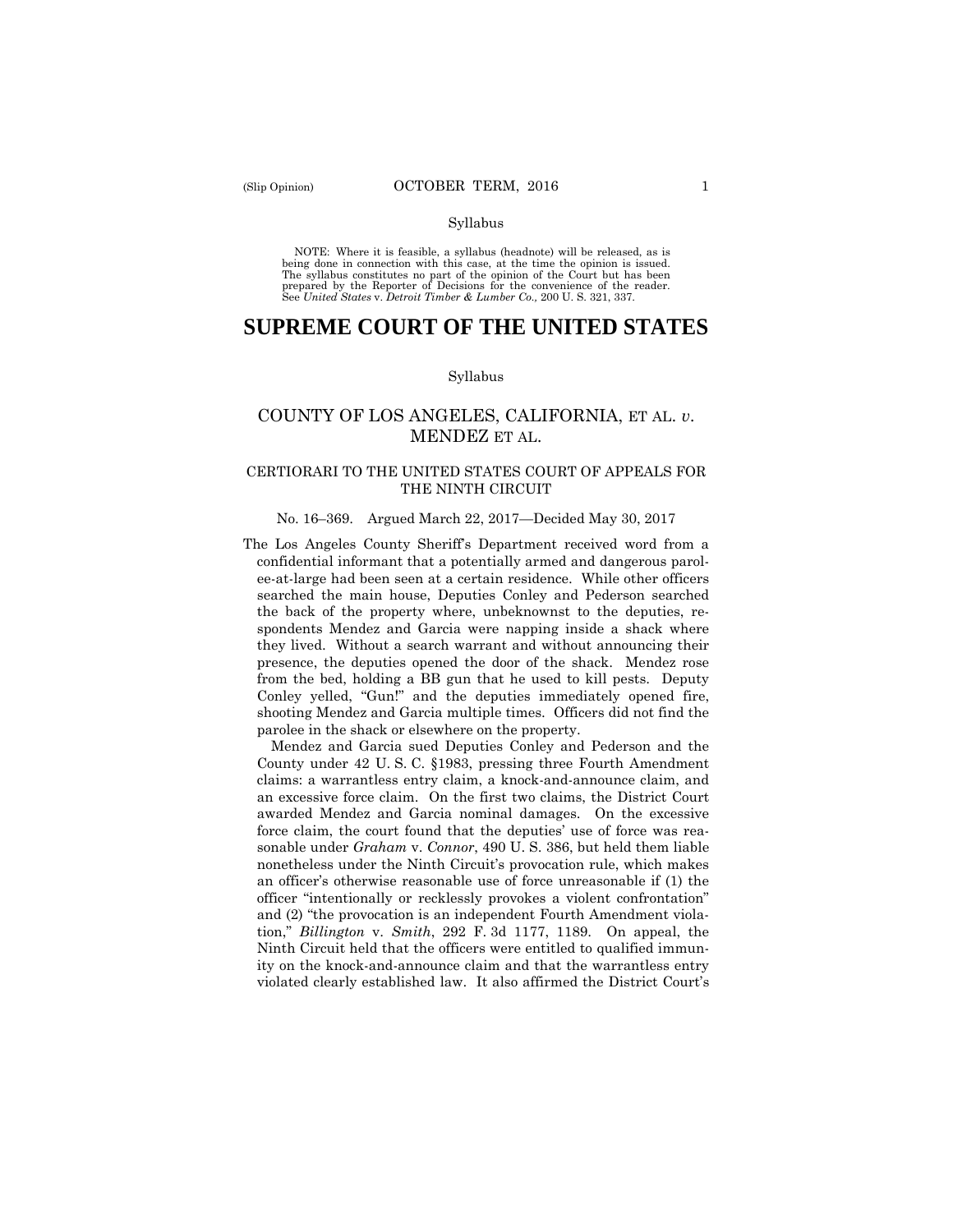#### Syllabus

application of the provocation rule, and held, in the alternative, that basic notions of proximate cause would support liability even without the provocation rule.

### *Held*: The Fourth Amendment provides no basis for the Ninth Circuit's "provocation rule." Pp. 5–10.

 cumstances justifie[s] a particular sort of search or seizure." *Tennes-*(a) The provocation rule is incompatible with this Court's excessive force jurisprudence, which sets forth a settled and exclusive framework for analyzing whether the force used in making a seizure complies with the Fourth Amendment. See *Graham*, *supra*, at 395. The operative question in such cases is "whether the totality of the cir*see* v. *Garner*, 471 U. S. 1, 8–9. When an officer carries out a seizure that is reasonable, taking into account all relevant circumstances, there is no valid excessive force claim. The provocation rule, however, instructs courts to look back in time to see if a *different* Fourth Amendment violation was somehow tied to the eventual use of force, an approach that mistakenly conflates distinct Fourth Amendment claims. The proper framework is set out in *Graham*. To the extent that a plaintiff has other Fourth Amendment claims, they should be analyzed separately.

The Ninth Circuit attempts to cabin the provocation rule by defining a two-prong test: First, the separate constitutional violation must "creat[e] a situation which led to" the use of force; and second, the separate constitutional violation must be committed recklessly or intentionally. 815 F. 3d 1178, 1193. Neither limitation, however, solves the fundamental problem: namely, that the provocation rule is an unwarranted and illogical expansion of *Graham*. In addition, each limitation creates problems of its own. First, the rule relies on a vague causal standard. Second, while the reasonableness of a search or seizure is almost always based on objective factors, the provocation rule looks to the subjective intent of the officers who carried out the seizure.

There is no need to distort the excessive force inquiry in this way in order to hold law enforcement officers liable for the foreseeable consequences of all their constitutional torts. Plaintiffs can, subject to qualified immunity, generally recover damages that are proximately caused by any Fourth Amendment violation. See, *e.g.*, *Heck* v. *Humphrey*, 512 U. S. 477, 483. Here, if respondents cannot recover on their excessive force claim, that will not foreclose recovery for injuries proximately caused by the warrantless entry. Pp. 5–10.

(b) The Ninth Circuit's proximate-cause holding is similarly tainted. Its analysis appears to focus solely on the risks foreseeably associated with the failure to knock and announce—the claim on which the court concluded that the deputies had qualified immunity—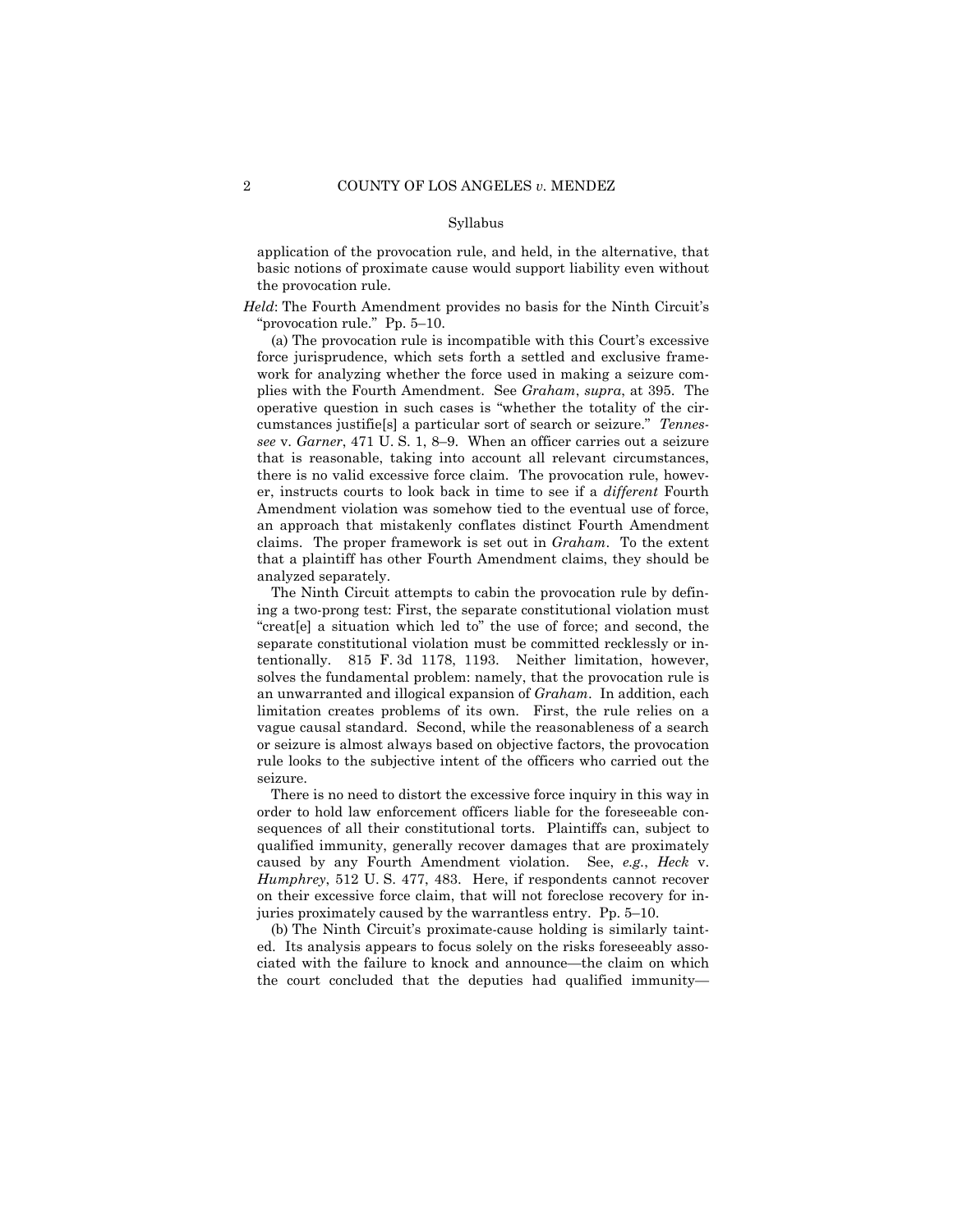# Syllabus

rather than the warrantless entry. On remand, the court should revisit the question whether proximate cause permits respondents to recover damages for their injuries based on the deputies' failure to secure a warrant at the outset. Pp. 10–11.

# 815 F. 3d 1178, vacated and remanded.

 ALITO, J., delivered the opinion of the Court, in which all other Members joined, except GORSUCH, J., who took no part in the consideration or decision of the case.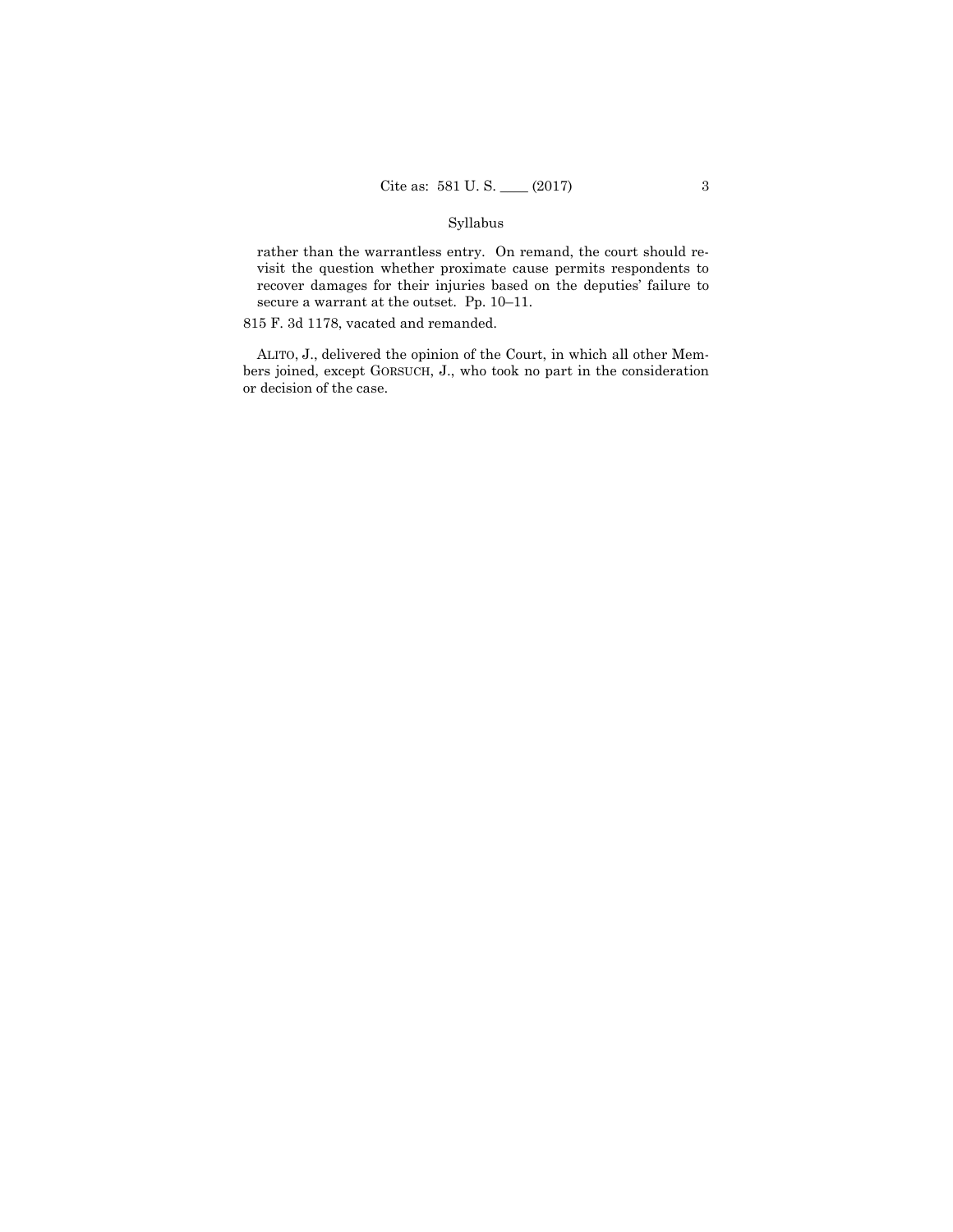preliminary print of the United States Reports. Readers are requested to notify the Reporter of Decisions, Supreme Court of the United States, Wash- ington, D. C. 20543, of any typographical or other formal errors, in order that corrections may be made before the preliminary print goes to press. NOTICE: This opinion is subject to formal revision before publication in the

# $\frac{1}{2}$  ,  $\frac{1}{2}$  ,  $\frac{1}{2}$  ,  $\frac{1}{2}$  ,  $\frac{1}{2}$  ,  $\frac{1}{2}$  ,  $\frac{1}{2}$ **SUPREME COURT OF THE UNITED STATES**

# $\frac{1}{2}$  ,  $\frac{1}{2}$  ,  $\frac{1}{2}$  ,  $\frac{1}{2}$  ,  $\frac{1}{2}$  ,  $\frac{1}{2}$ No. 16–369

# COUNTY OF LOS ANGELES, CALIFORNIA, ET AL., PETITIONERS *v.* ANGEL MENDEZ, ET AL.

# ON WRIT OF CERTIORARI TO THE UNITED STATES COURT OF APPEALS FOR THE NINTH CIRCUIT

# [May 30, 2017]

# JUSTICE ALITO delivered the opinion of the Court.

If law enforcement officers make a "seizure" of a person using force that is judged to be reasonable based on a consideration of the circumstances relevant to that determination, may the officers nevertheless be held liable for injuries caused by the seizure on the ground that they committed a separate Fourth Amendment violation that contributed to their need to use force? The Ninth Circuit has adopted a "provocation rule" that imposes liability in such a situation.

We hold that the Fourth Amendment provides no basis for such a rule. A different Fourth Amendment violation cannot transform a later, reasonable use of force into an unreasonable seizure.

# I A

In October 2010, deputies from the Los Angeles County Sheriff 's Department were searching for a parolee-at-large named Ronnie O'Dell. A felony arrest warrant had been issued for O'Dell, who was believed to be armed and dangerous and had previously evaded capture. Findings of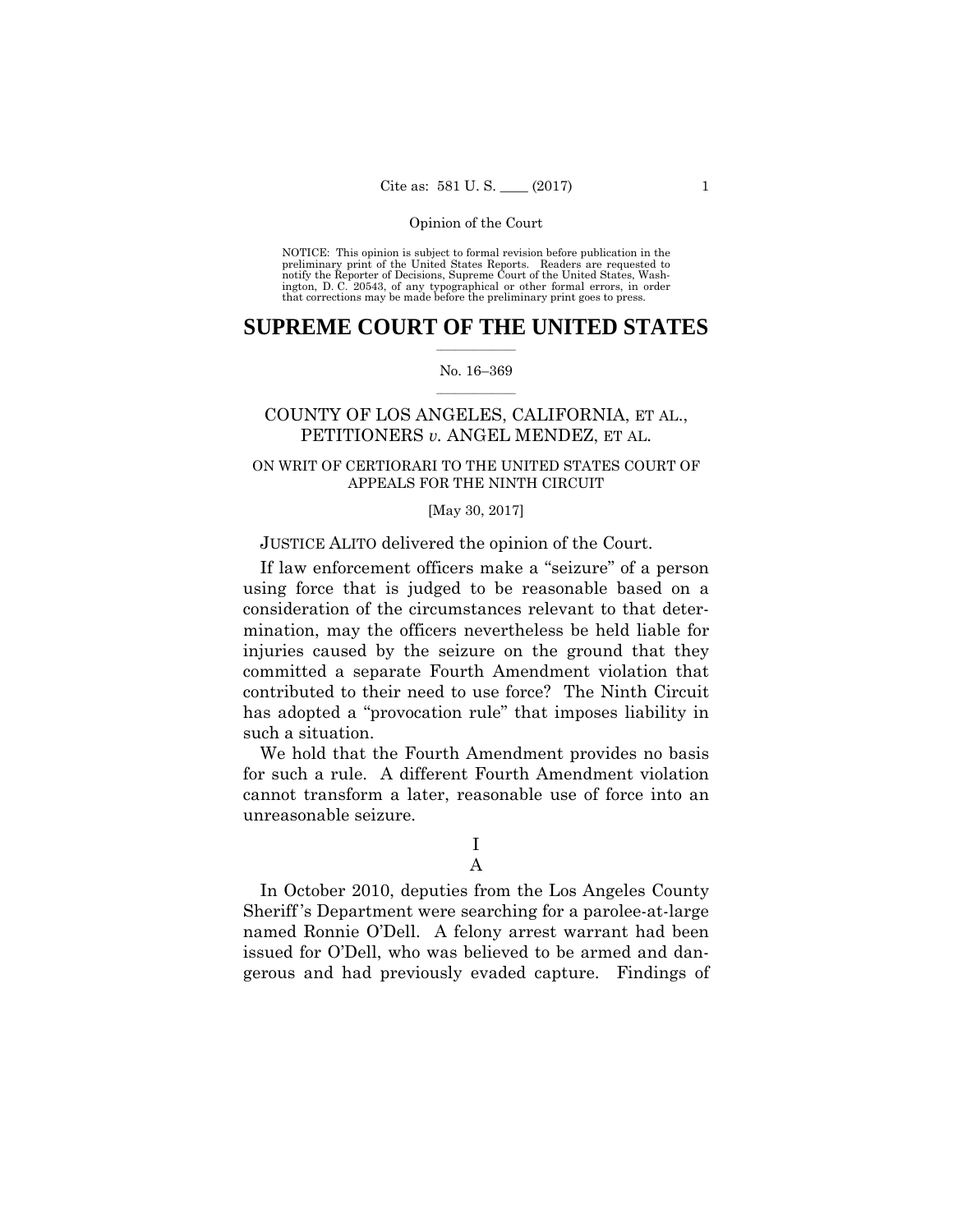at 58a*.* Some officers would approach the front door of the Fact and Conclusions of Law, No. 2:11–cv–04771 (CD Cal.), App. to Pet. for Cert. 56a, 64a. Deputies Christopher Conley and Jennifer Pederson were assigned to assist the task force searching for O'Dell. *Id.,* at 57a–58a. The task force received word from a confidential informant that O'Dell had been seen on a bicycle at a home in Lancaster, California, owned by Paula Hughes, and the officers then mapped out a plan for apprehending O'Dell. *Id.,*  Hughes residence, while Deputies Conley and Pederson would search the rear of the property and cover the back door of the residence. *Id.,* at 59a. During this briefing, it was announced that a man named Angel Mendez lived in the backyard of the Hughes home with a pregnant woman named Jennifer Garcia (now Mrs. Jennifer Mendez). *Ibid*. Deputy Pederson heard this announcement, but at trial Deputy Conley testified that he did not remember it. *Ibid.* 

When the officers reached the Hughes residence around midday, three of them knocked on the front door while Deputies Conley and Pederson went to the back of the property. *Id.,* at 63a. At the front door, Hughes asked if the officers had a warrant. *Ibid.* A sergeant responded that they did not but were searching for O'Dell and had a warrant for his arrest. *Ibid.* One of the officers heard what he thought were sounds of someone running inside the house. *Id.*, at 64a. As the officers prepared to open the door by force, Hughes opened the door and informed them that O'Dell was not in the house. *Ibid*. She was placed under arrest, and the house was searched, but O'Dell was not found. *Ibid.* 

Meanwhile, Deputies Conley and Pederson, with guns drawn, searched the rear of the residence, which was cluttered with debris and abandoned automobiles. *Id.,* at 60a, 65a. The property included three metal storage sheds and a one-room shack made of wood and plywood. *Id.,* at 60a. Mendez had built the shack, and he and Garcia had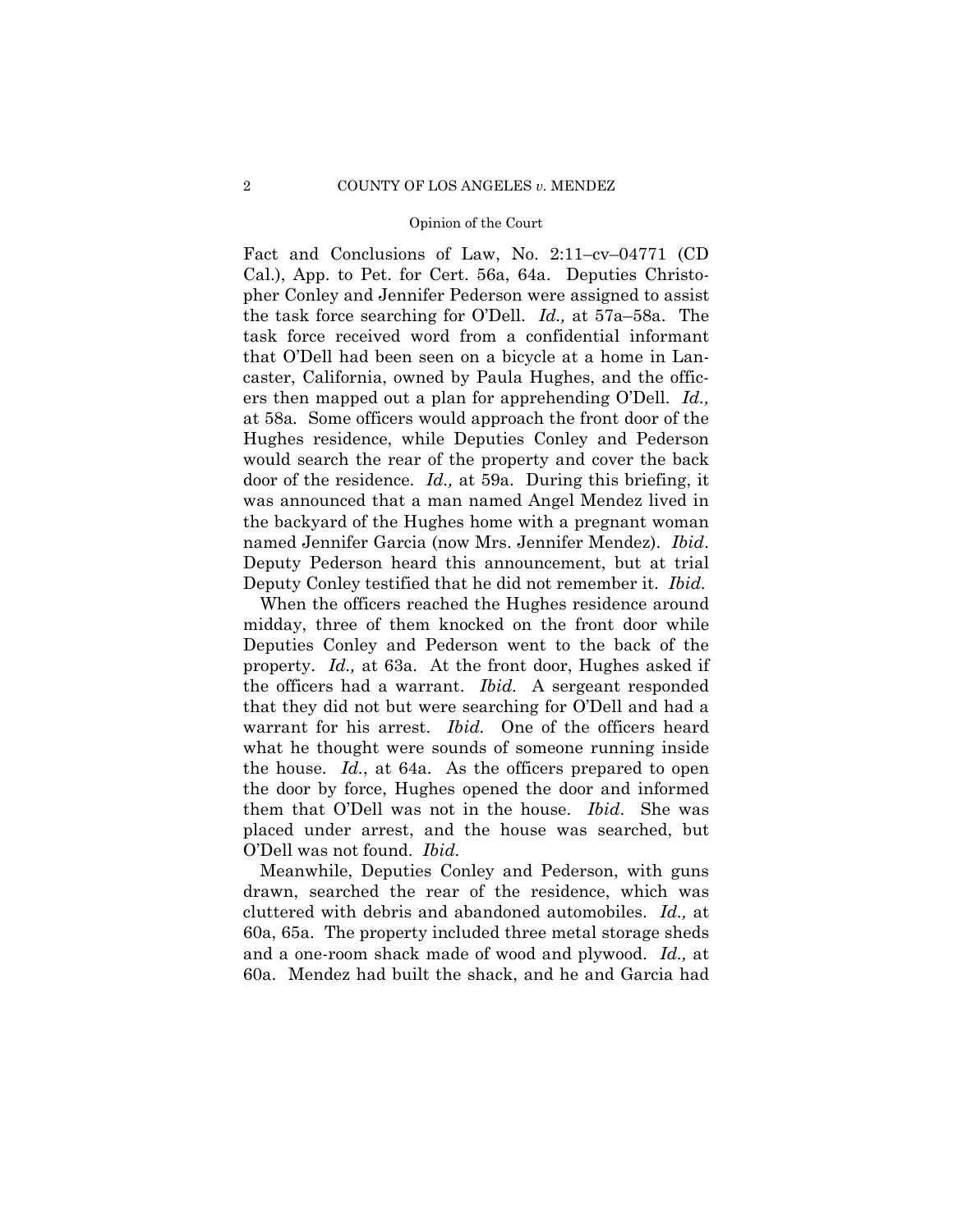lived inside for about 10 months. *Id.,* at 61a. The shack had a single doorway covered by a blue blanket. *Ibid*. Amid the debris on the ground, an electrical cord ran into the shack, and an air conditioner was mounted on the side. *Id.,* at 62a. A gym storage locker and clothes and other possessions were nearby. *Id.,* at 61a. Mendez kept a BB rifle in the shack for use on rats and other pests. *Id.,*  at 62a. The BB gun "closely resembled a small caliber rifle." *Ibid*.

 then approached the door of the shack. *Id.,* at 66a. Unbe-Deputies Conley and Pederson first checked the three metal sheds and found no one inside. *Id.,* at 65a. They knownst to the officers, Mendez and Garcia were in the shack and were napping on a futon. *Id.,* at 67a. The deputies did not have a search warrant and did not knock and announce their presence. *Id.,* at 66a. When Deputy Conley opened the wooden door and pulled back the blanket, Mendez thought it was Ms. Hughes and rose from the bed, picking up the BB gun so he could stand up and place it on the floor. *Id.,* at 68a. As a result, when the deputies entered, he was holding the BB gun, and it was "point[ing] somewhat south towards Deputy Conley." *Id.*, at 69a. Deputy Conley yelled, "Gun!" and the deputies immediately opened fire, discharging a total of 15 rounds. *Id.,* at 69a– 70a. Mendez and Garcia "were shot multiple times and suffered severe injuries," and Mendez's right leg was later amputated below the knee. *Id.,* at 70a. O'Dell was not in the shack or anywhere on the property. *Ibid*.

# B

Mendez and his wife (respondents here) filed suit under Rev. Stat. §1976, 42 U. S. C. §1983, against petitioners, the County of Los Angeles and Deputies Conley and Pederson. As relevant here, they pressed three Fourth Amendment claims. First, they claimed that the deputies executed an unreasonable search by entering the shack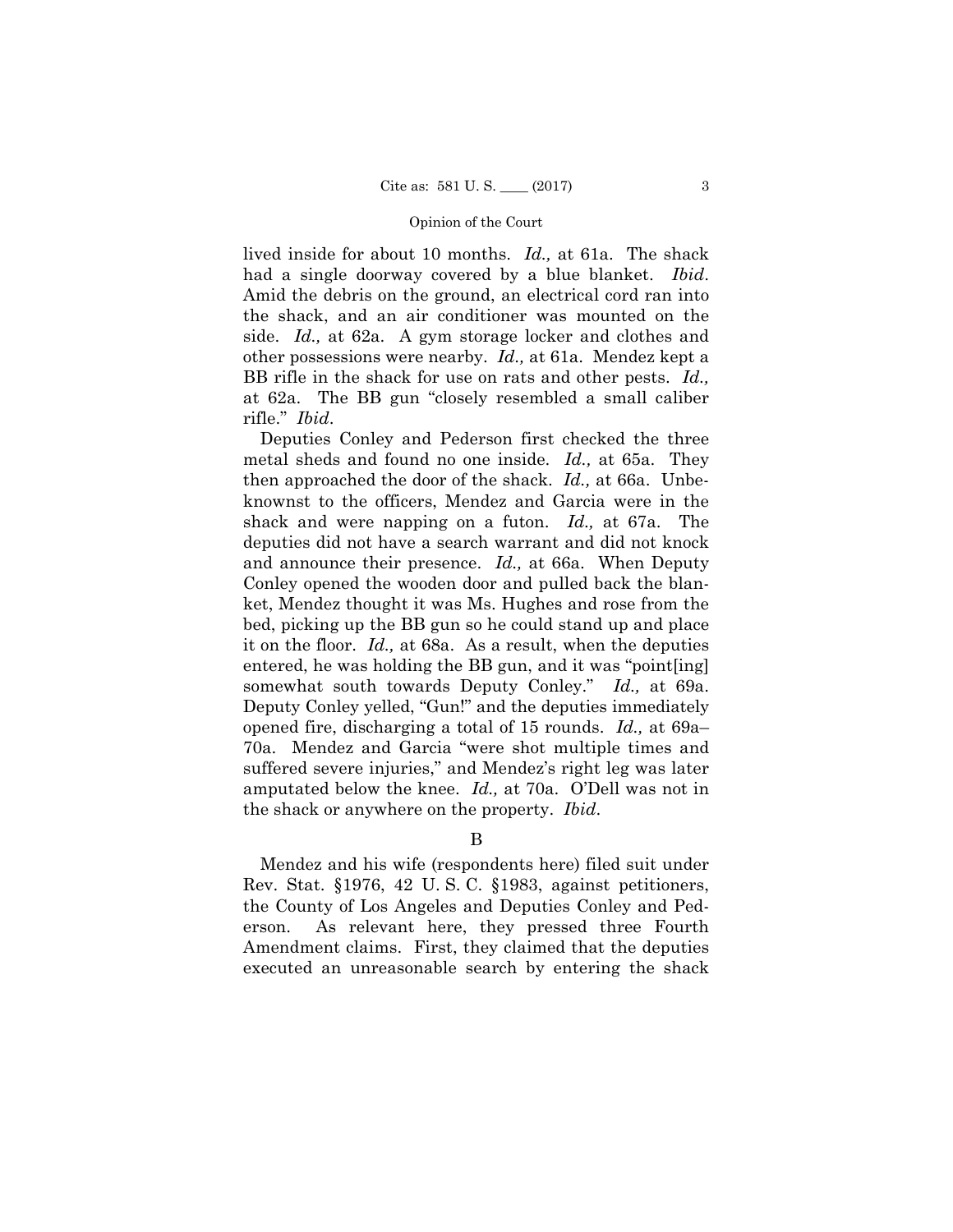without a warrant (the "warrantless entry claim"); second, they asserted that the deputies performed an unreasonable search because they failed to announce their presence before entering the shack (the "knock-and-announce claim"); and third, they claimed that the deputies effected an unreasonable seizure by deploying excessive force in opening fire after entering the shack (the "excessive force claim").

After a bench trial, the District Court ruled largely in favor of respondents. App. to Pet. for Cert. 135a–136a. The court found Deputy Conley liable on the warrantless entry claim, and the court also found both deputies liable on the knock-and-announce claim. But the court awarded nominal damages for these violations because "the act of pointing the BB gun" was a superseding cause "as far as damage [from the shooting was] concerned." App. 238.

The District Court then addressed respondents' excessive force claim. App. to Pet. for Cert. 105a–127a. The court began by evaluating whether the deputies used excessive force under *Graham* v. *Connor*, 490 U. S. 386 (1989). The court held that, under *Graham*, the deputies' use of force was reasonable "given their belief that a man was holding a firearm rifle threatening their lives." App. to Pet. for Cert. 108a. But the court did not end its excessive force analysis at this point. Instead, the court turned to the Ninth Circuit's provocation rule, which holds that "an officer's otherwise reasonable (and lawful) defensive use of force is unreasonable as a matter of law, if (1) the officer intentionally or recklessly provoked a violent response, and (2) that provocation is an independent constitutional violation." *Id.,* at 111a. Based on this rule, the District Court held the deputies liable for excessive force and awarded respondents around \$4 million in damages. *Id.,* at 135a–136a.

The Court of Appeals affirmed in part and reversed in part. 815 F. 3d 1178 (CA9 2016). Contrary to the District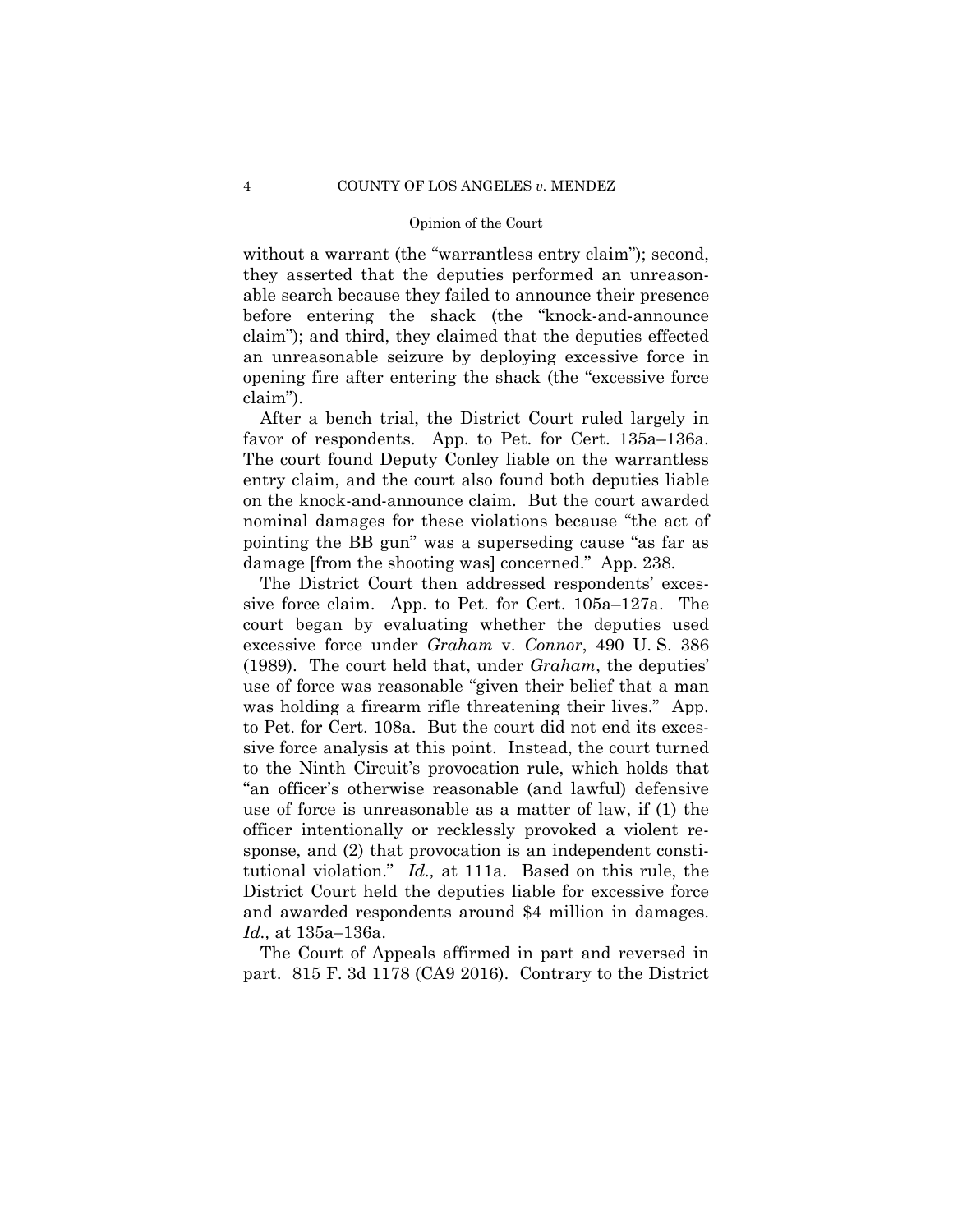Court, the Court of Appeals held that the officers were entitled to qualified immunity on the knock-and-announce claim. *Id*., at 1191–1193. But the court concluded that the warrantless entry of the shack violated clearly established law and was attributable to both deputies. *Id.,* at 1191, 1195. Finally, and most important for present purposes, the court affirmed the application of the provocation rule. The Court of Appeals did not disagree with the conclusion that the shooting was reasonable under *Graham*; instead, like the District Court, the Court of Appeals applied the provocation rule and held the deputies liable for the use of force on the theory that they had intentionally and recklessly brought about the shooting by entering the shack without a warrant in violation of clearly established law. 815 F. 3d, at 1193.

The Court of Appeals also adopted an alternative rationale for its judgment. It held that "basic notions of proximate cause" would support liability even without the provocation rule because it was "reasonably foreseeable" that the officers would meet an armed homeowner when they "barged into the shack unannounced." *Id.,* at 1194– 1195.

We granted certiorari.  $580$  U.S.  $\_\_$  (2016).

II

The Ninth Circuit's provocation rule permits an excessive force claim under the Fourth Amendment "where an officer intentionally or recklessly provokes a violent confrontation, if the provocation is an independent Fourth Amendment violation." *Billington* v. *Smith*, 292 F. 3d 1177, 1189 (CA9 2002). The rule comes into play after a forceful seizure has been judged to be reasonable under *Graham.* Once a court has made that determination, the rule instructs the court to ask whether the law enforcement officer violated the Fourth Amendment in some other way in the course of events leading up to the seizure.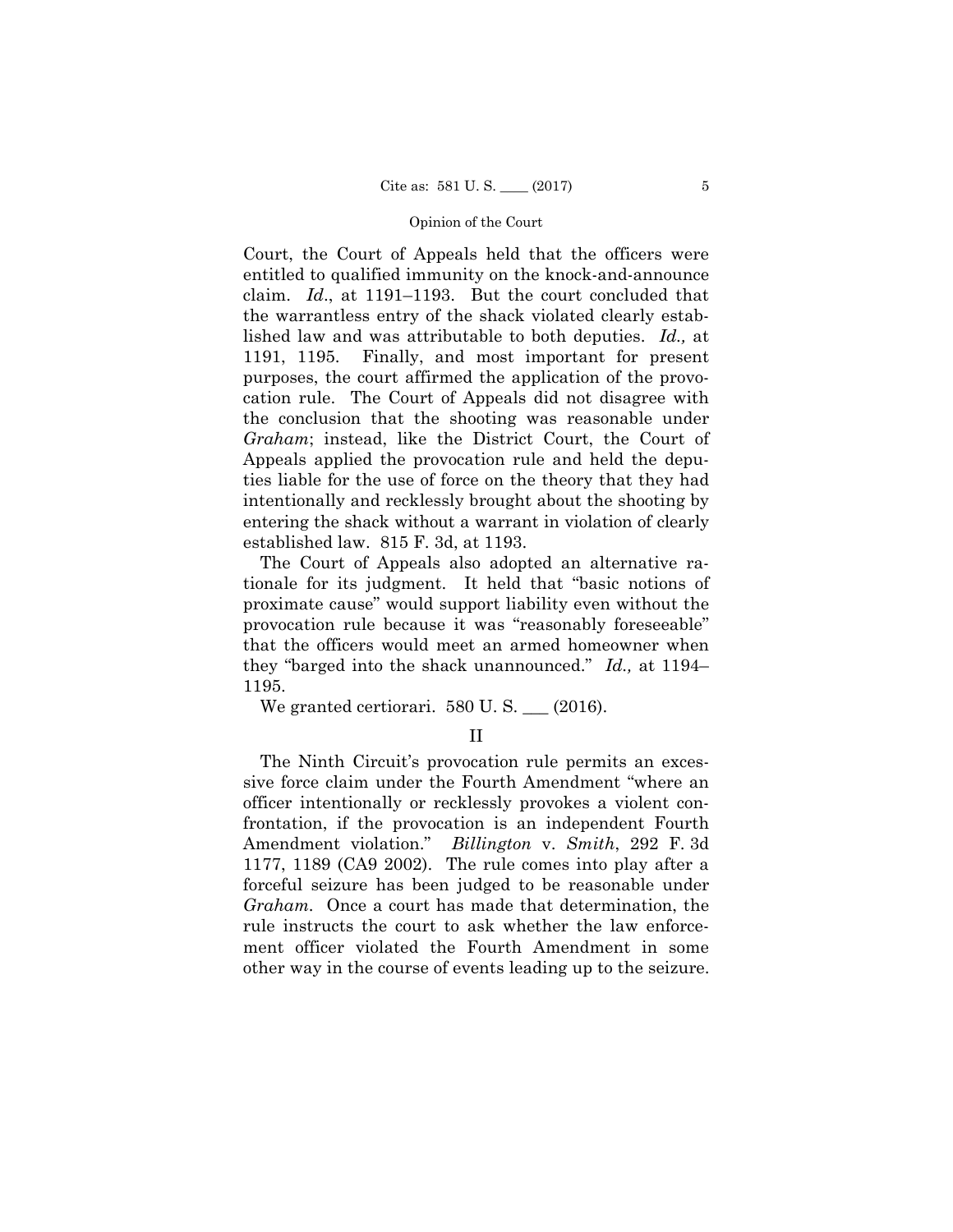If so, that separate Fourth Amendment violation may "render the officer's otherwise *reasonable* defensive use of force *unreasonable* as a matter of law." *Id.,* at 1190–1191.

The provocation rule, which has been "sharply questioned" outside the Ninth Circuit, *City and County of San Francisco* v. *Sheehan*, 575 U. S. \_\_\_, \_\_\_, n. 4 (2015) (slip op., at 14, n. 4), is incompatible with our excessive force jurisprudence. The rule's fundamental flaw is that it uses another constitutional violation to manufacture an excessive force claim where one would not otherwise exist.

The Fourth Amendment prohibits "unreasonable searches and seizures." "[R]easonableness is always the touchstone of Fourth Amendment analysis," *Birchfield* v. *North Dakota*, 579 U.S. \_\_, \_\_ (2016) (slip op., at 37), and reasonableness is generally assessed by carefully weighing "the nature and quality of the intrusion on the individual's Fourth Amendment interests against the importance of the governmental interests alleged to justify the intrusion." *Tennessee* v. *Garner*, 471 U. S. 1, 8 (1985) (internal quotation marks omitted).

Our case law sets forth a settled and exclusive framework for analyzing whether the force used in making a seizure complies with the Fourth Amendment. See *Graham*, 490 U. S., at 395. As in other areas of our Fourth Amendment jurisprudence, "[d]etermining whether the force used to effect a particular seizure is 'reasonable'" requires balancing of the individual's Fourth Amendment interests against the relevant government interests. *Id.,*  at 396. The operative question in excessive force cases is "whether the totality of the circumstances justifie[s] a particular sort of search or seizure." *Garner*, *supra*, at 8–9.

The reasonableness of the use of force is evaluated under an "objective" inquiry that pays "careful attention to the facts and circumstances of each particular case." *Graham*, *supra*, at 396. And "[t]he 'reasonableness' of a particular use of force must be judged from the perspective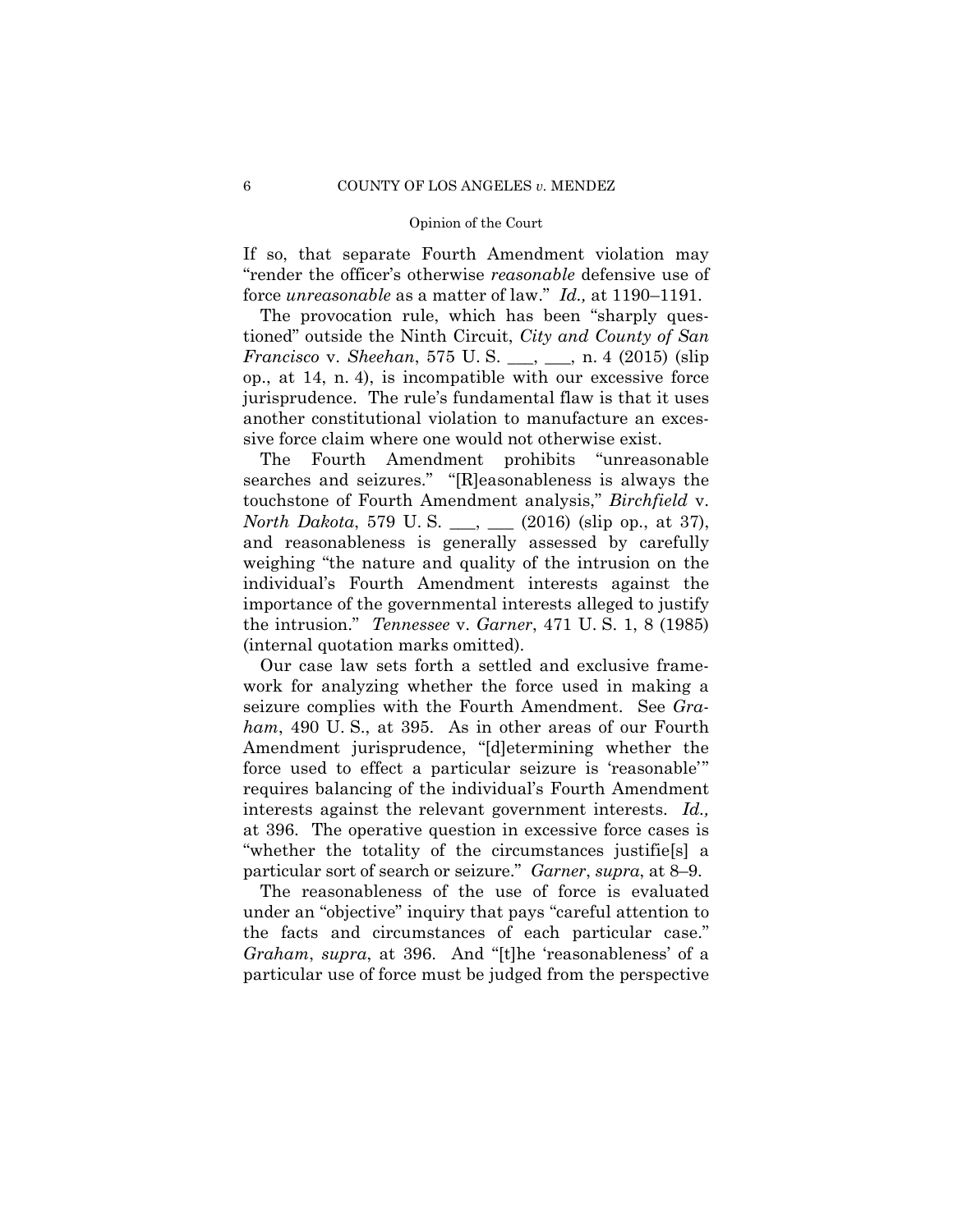of a reasonable officer on the scene, rather than with the 20/20 vision of hindsight." *Ibid.* "Excessive force claims . . . are evaluated for objective reasonableness based upon the information the officers had when the conduct occurred." *Saucier* v. *Katz*, 533 U. S. 194, 207 (2001). That inquiry is dispositive: When an officer carries out a seizure that is reasonable, taking into account all relevant circumstances, there is no valid excessive force claim.

The basic problem with the provocation rule is that it fails to stop there. Instead, the rule provides a novel and unsupported path to liability in cases in which the use of force was reasonable. Specifically, it instructs courts to look back in time to see if there was a *different* Fourth Amendment violation that is somehow tied to the eventual use of force. That distinct violation, rather than the forceful seizure itself, may then serve as the foundation of the plaintiff 's excessive force claim. *Billington*, *supra*, at 1190 ("The basis of liability for the subsequent use of force is the initial constitutional violation . . . ").

This approach mistakenly conflates distinct Fourth Amendment claims. Contrary to this approach, the objective reasonableness analysis must be conducted separately for each search or seizure that is alleged to be unconstitutional. An excessive force claim is a claim that a law enforcement officer carried out an unreasonable seizure through a use of force that was not justified under the relevant circumstances. It is not a claim that an officer used reasonable force after committing a distinct Fourth Amendment violation such as an unreasonable entry.

By conflating excessive force claims with other Fourth Amendment claims, the provocation rule permits excessive force claims that cannot succeed on their own terms. That is precisely how the rule operated in this case. The District Court found (and the Ninth Circuit did not dispute) that the use of force by the deputies was reasonable under *Graham.* However, respondents were still able to recover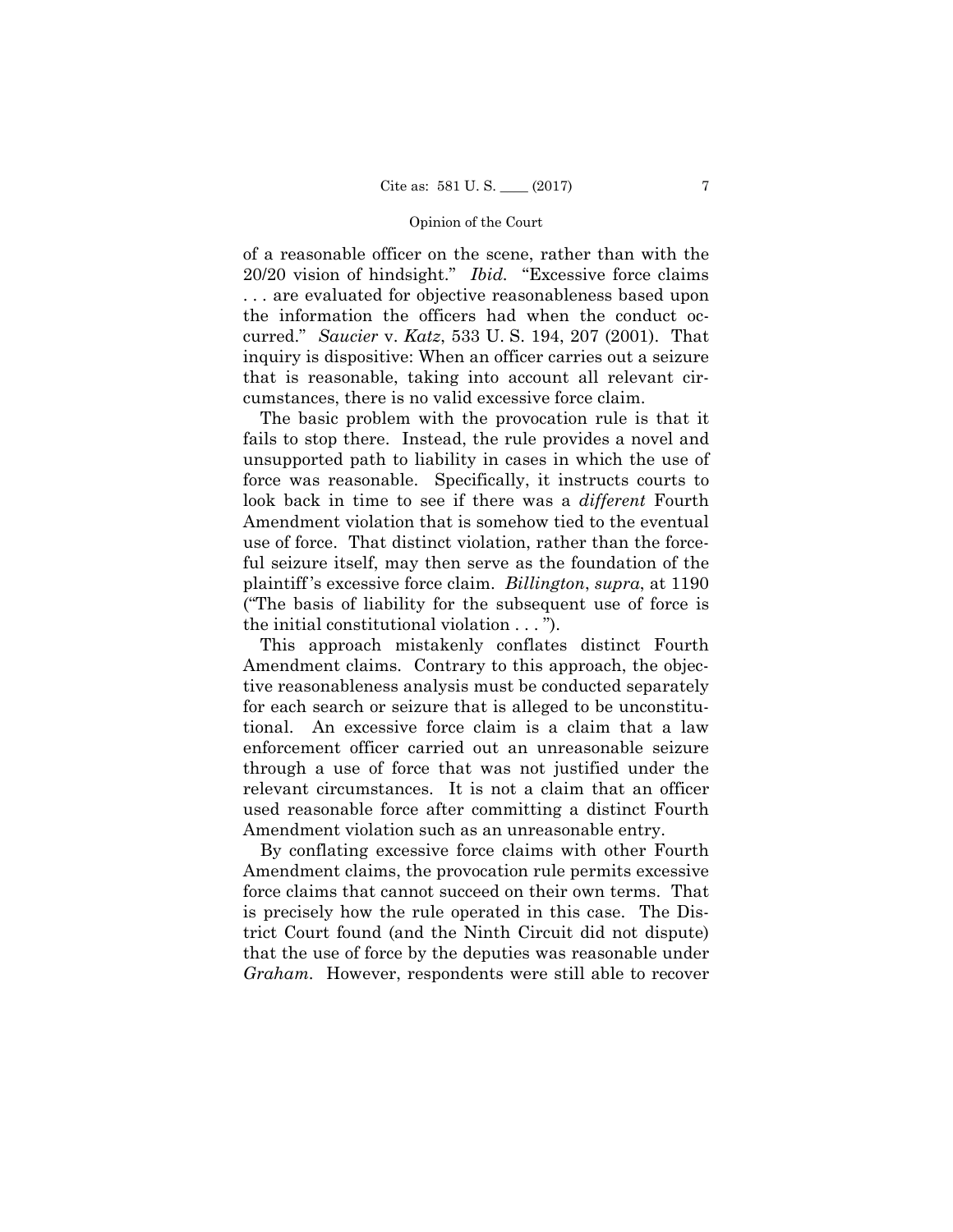damages because the deputies committed a separate constitutional violation (the warrantless entry into the shack) that in some sense set the table for the use of force. That is wrong. *The* framework for analyzing excessive force claims is set out in *Graham*. If there is no excessive force claim under *Graham,* there is no excessive force claim at all. To the extent that a plaintiff has other Fourth Amendment claims, they should be analyzed separately.\*

The Ninth Circuit's efforts to cabin the provocation rule only undermine it further. The Ninth Circuit appears to recognize that it would be going entirely too far to suggest that *any* Fourth Amendment violation that is connected to a reasonable use of force should create a valid excessive force claim. See, *e.g.*, *Beier* v. *Lewiston*, 354 F. 3d 1058, 1064 (CA9 2004) ("Because the excessive force and false arrest factual inquiries are distinct, establishing a lack of probable cause to make an arrest does not establish an excessive force claim, and vice-versa"). Instead, that court has endeavored to limit the rule to only those distinct Fourth Amendment violations that in some sense "provoked" the need to use force. The concept of provocation,

——————

 court of review, not of first view" (internal quotation marks omitted)). \*Respondents do not attempt to defend the provocation rule. Instead, they argue that the judgment below should be affirmed under *Graham* itself. *Graham* commands that an officer's use of force be assessed for reasonableness under the "totality of the circumstances." 490 U. S., at 396 (internal quotation marks omitted). On respondents' view, that means taking into account unreasonable police conduct prior to the use of force that foreseeably created the need to use it. Brief for Respondents 42–43. We did not grant certiorari on that question, and the decision below did not address it. Accordingly, we decline to address it here. See, *e.g.*, *McLane Co.* v. *EEOC, ante,* at 11 ("[W]e are a All we hold today is that *once* a use of force is deemed reasonable under *Graham*, it may not be found unreasonable by reference to some separate constitutional violation. Any argument regarding the District Court's application of *Graham* in this case should be addressed to the Ninth Circuit on remand.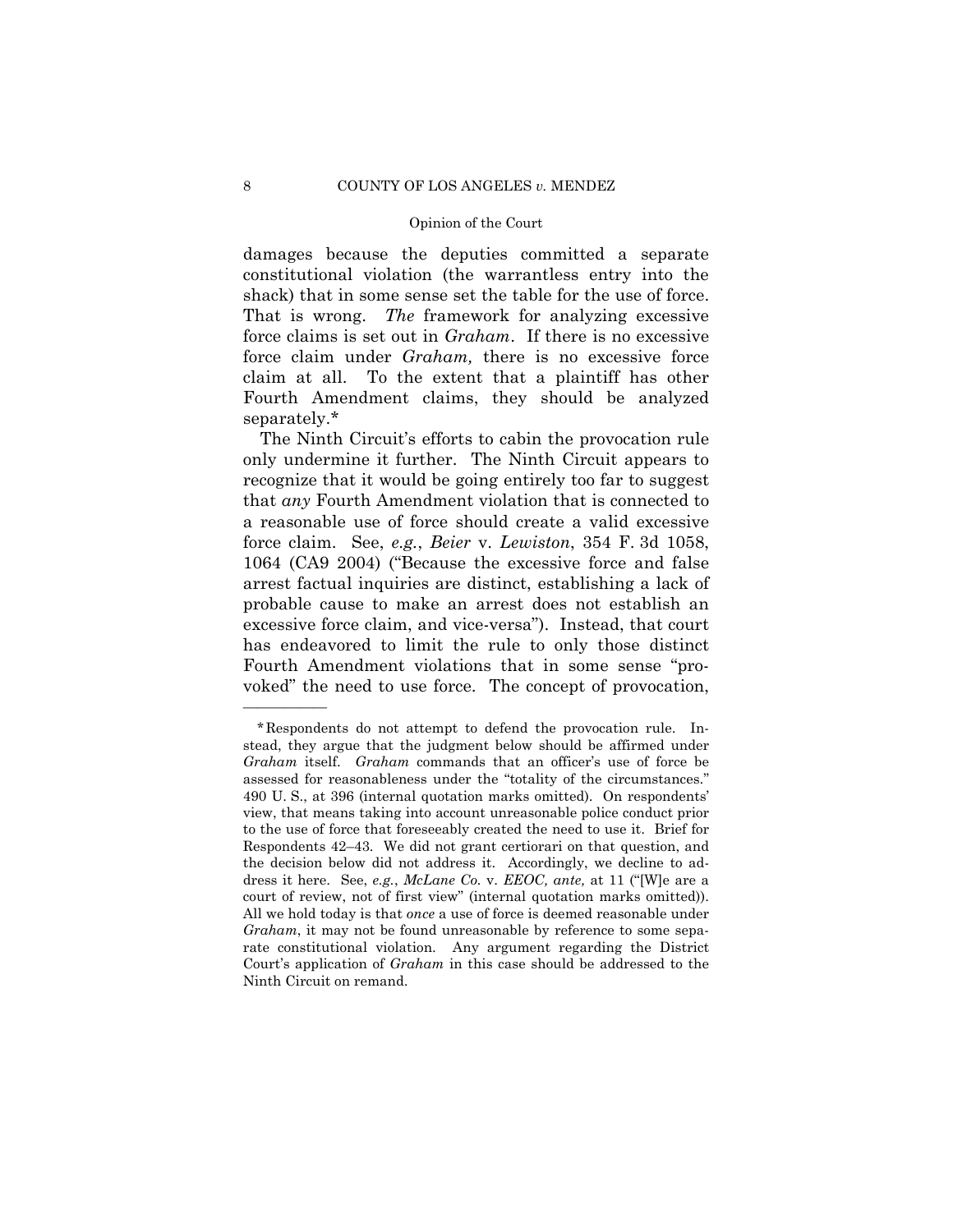in turn, has been defined using a two-prong test. First, the separate constitutional violation must "creat[e] a situation which led to" the use of force; second, the separate constitutional violation must be committed recklessly or intentionally. 815 F. 3d, at 1193 (internal quotation marks omitted).

 deed, it is not clear what causal standard is being applied. Neither of these limitations solves the fundamental problem of the provocation rule: namely, that it is an unwarranted and illogical expansion of *Graham*. But in addition, each of the limitations creates problems of its own. First, the rule includes a vague causal standard. It applies when a prior constitutional violation "created a situation which led to" the use of force. The rule does not incorporate the familiar proximate cause standard. In-Second, while the reasonableness of a search or seizure is almost always based on objective factors, see *Whren* v. *United States*, 517 U. S. 806, 814 (1996), the provocation rule looks to the subjective intent of the officers who carried out the seizure. As noted, under the Ninth Circuit's rule, a prior Fourth Amendment violation may be held to have provoked a later, reasonable use of force only if the prior violation was intentional or reckless.

The provocation rule may be motivated by the notion that it is important to hold law enforcement officers liable for the foreseeable consequences of all of their constitutional torts. See *Billington*, 292 F. 3d, at 1190 ("[I]f an officer's provocative actions are objectively unreasonable under the Fourth Amendment, . . . liability is established, and the question becomes . . . what harms the constitutional violation proximately caused"). However, there is no need to distort the excessive force inquiry in order to accomplish this objective. To the contrary, both parties accept the principle that plaintiffs can—subject to qualified immunity—generally recover damages that are proximately caused by any Fourth Amendment violation. See,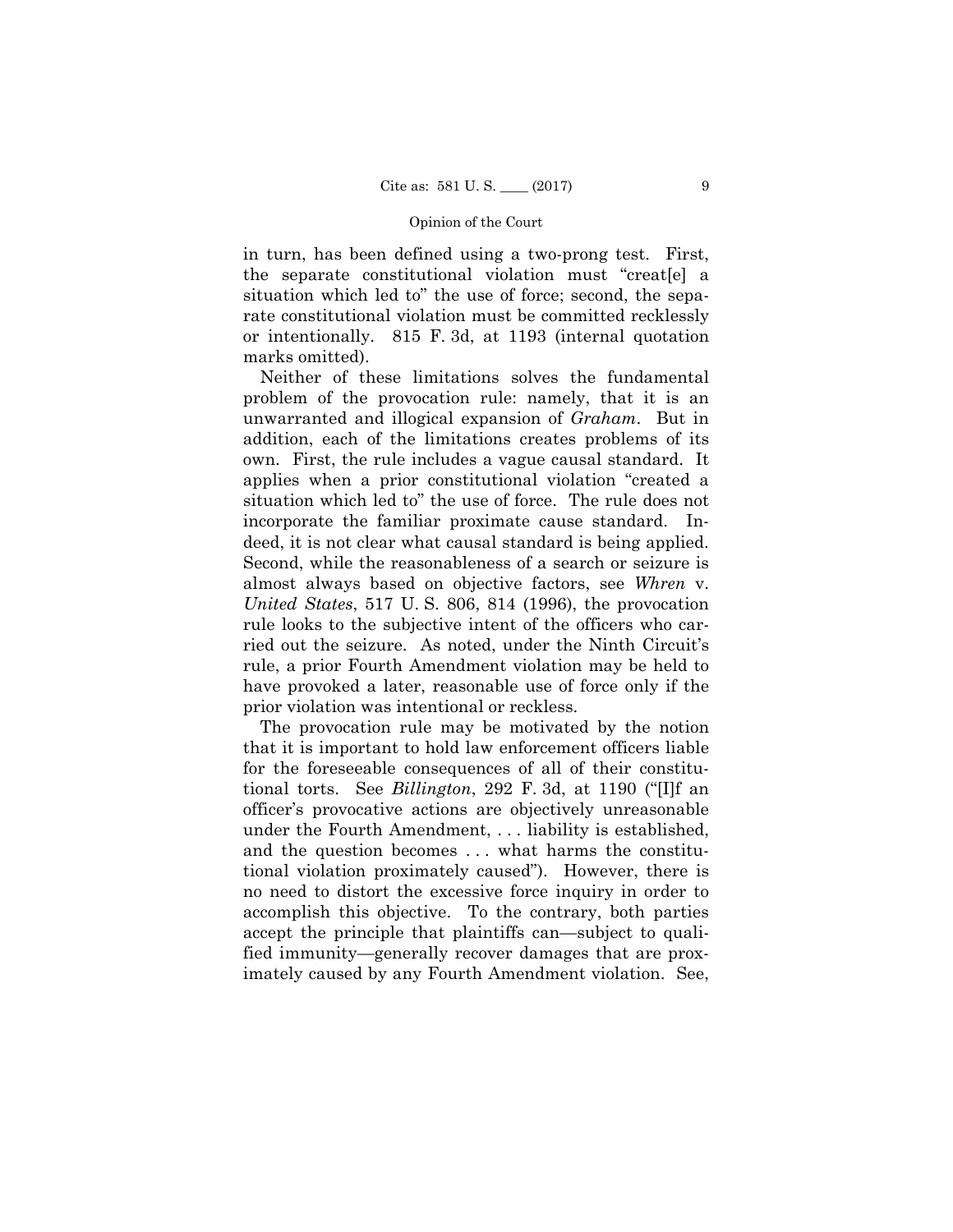*rantless entry*. The harm proximately caused by these *e.g.*, *Heck* v. *Humphrey*, 512 U. S. 477, 483 (1994) (§1983 "creates a species of tort liability" informed by tort principles regarding "damages and the prerequisites for their recovery" (internal quotation marks omitted)); *Memphis Community School Dist.* v. *Stachura*, 477 U. S. 299, 306 (1986) ("[W]hen §1983 plaintiffs seek damages for violations of constitutional rights, the level of damages is ordinarily determined according to principles derived from the common law of torts"). Thus, there is no need to dress up every Fourth Amendment claim as an excessive force claim. For example, if the plaintiffs in this case cannot recover on their excessive force claim, that will not foreclose recovery for injuries proximately caused *by the war*two torts may overlap, but the two claims should not be confused.

# III

The Court of Appeals also held that "even without relying on [the] provocation theory, the deputies are liable for the shooting under basic notions of proximate cause." 815 F. 3d, at 1194. In other words, the court apparently concluded that the shooting was proximately caused by the deputies' warrantless entry of the shack. Proper analysis of this proximate cause question required consideration of the "foreseeability or the scope of the risk created by the predicate conduct," and required the court to conclude that there was "some direct relation between the injury asserted and the injurious conduct alleged." *Paroline* v. *United States*, 572 U.S. \_\_, \_\_ (2014) (slip op., at 7) (internal quotation marks omitted).

Unfortunately, the Court of Appeals' proximate cause analysis appears to have been tainted by the same errors that cause us to reject the provocation rule. The court reasoned that when officers make a "startling entry" by "barg[ing] into" a home "unannounced," it is reasonably